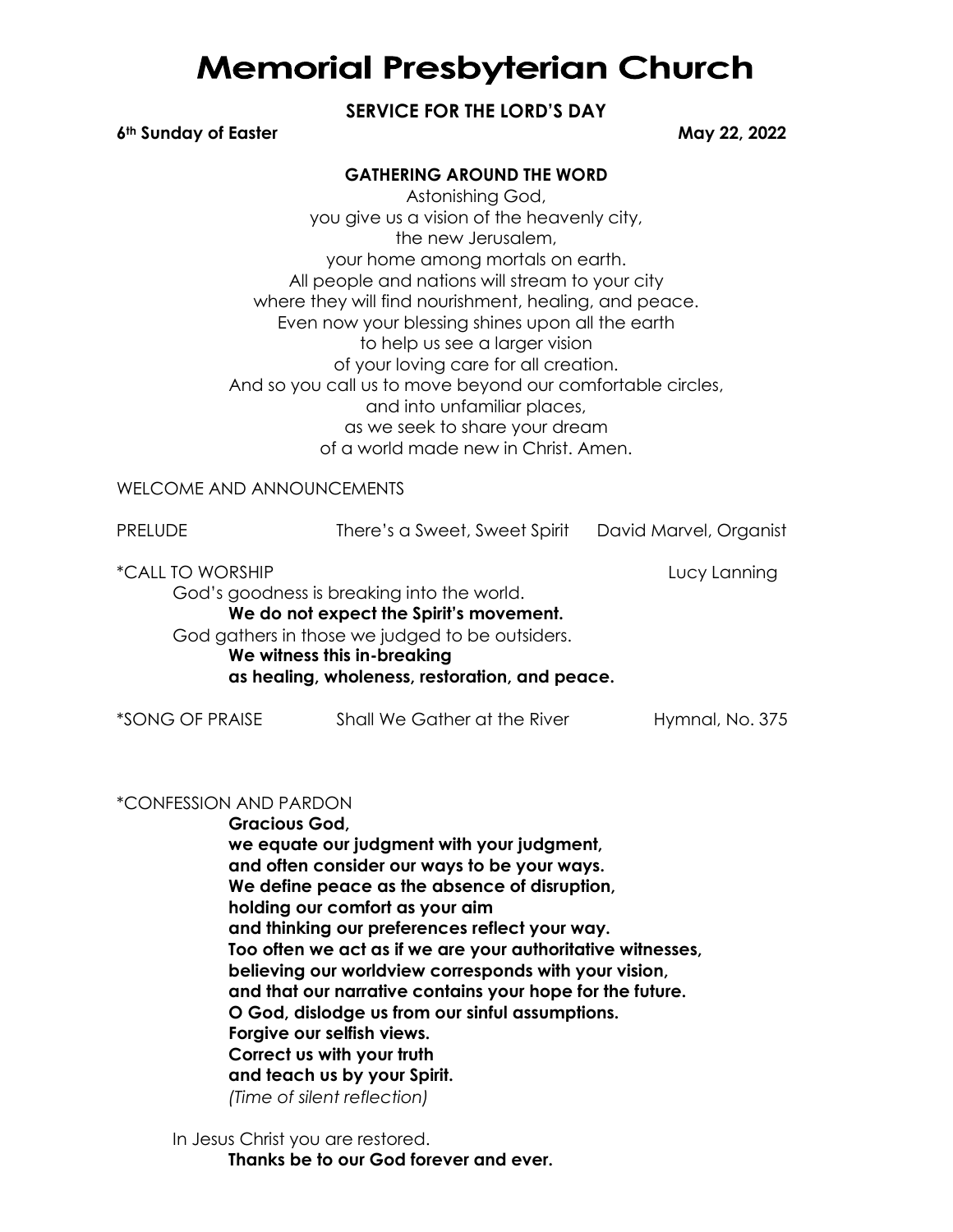| *THE PEACE                                                                                                            | Since God has forgiven us in Christ, let us forgive one another.<br>The peace of our Lord Jesus Christ be with you all.<br>And also with you.                                                                                                                                                                                                                                                                                                                                                                                                                              |                          |
|-----------------------------------------------------------------------------------------------------------------------|----------------------------------------------------------------------------------------------------------------------------------------------------------------------------------------------------------------------------------------------------------------------------------------------------------------------------------------------------------------------------------------------------------------------------------------------------------------------------------------------------------------------------------------------------------------------------|--------------------------|
| *SONG OF RESPONSE                                                                                                     | Glory Be to the Father                                                                                                                                                                                                                                                                                                                                                                                                                                                                                                                                                     | Hymnal, No. 581          |
| <b>TIME WITH YOUNG DISCIPLES</b>                                                                                      |                                                                                                                                                                                                                                                                                                                                                                                                                                                                                                                                                                            |                          |
| <b>MOMENT FOR MISSION</b>                                                                                             | <b>Emily Ryther</b>                                                                                                                                                                                                                                                                                                                                                                                                                                                                                                                                                        |                          |
|                                                                                                                       | <b>PROCLAIMING THE WORD</b>                                                                                                                                                                                                                                                                                                                                                                                                                                                                                                                                                |                          |
| PRAYER FOR UNDERSTANDING                                                                                              | Joan Cole                                                                                                                                                                                                                                                                                                                                                                                                                                                                                                                                                                  |                          |
| <b>SCRIPTURE READING</b><br>Acts 16:9-15<br>The Word of the Lord<br>Thanks be to God.                                 | Page No. 900                                                                                                                                                                                                                                                                                                                                                                                                                                                                                                                                                               |                          |
| RESPONSIVE PSALM<br>Selah<br>nations.<br><b>SCRIPTURE READING</b><br>John 5:1-9                                       | May God be gracious to us and bless us and make his face to shine upon us,<br>that your way may be known upon earth, your saving power among all<br>Let the peoples praise you, O God; let all the peoples praise you.<br>Let the nations be glad and sing for joy, for you judge the peoples with<br>equity and guide the nations upon earth. Selah<br>Let the peoples praise you, O God; let all the peoples praise you.<br>The earth has yielded its increase; God, our God, has blessed us.<br>May God continue to bless us; let all the ends of the earth revere him. | Psalm 67<br>Page No. 866 |
|                                                                                                                       | The Word of the Lord<br><b>Thanks be to God.</b>                                                                                                                                                                                                                                                                                                                                                                                                                                                                                                                           |                          |
| <b>MESSAGE</b>                                                                                                        | Recalculating                                                                                                                                                                                                                                                                                                                                                                                                                                                                                                                                                              | Tracy L. Evans           |
| *SONG OF FAITH                                                                                                        | Spirit of God, Descend upon My Heart                                                                                                                                                                                                                                                                                                                                                                                                                                                                                                                                       | Hymnal, No. 688          |
| *AFFIRMATION OF FAITH<br>Life in Christ is life eternal.<br>and bring to fulfillment<br>the new life begun in Christ. | The resurrection of Jesus is the sign<br>that God will consummate the work<br>of creation and reconciliation beyond death<br>Adapted from the Confession of 1967, 9.26                                                                                                                                                                                                                                                                                                                                                                                                     |                          |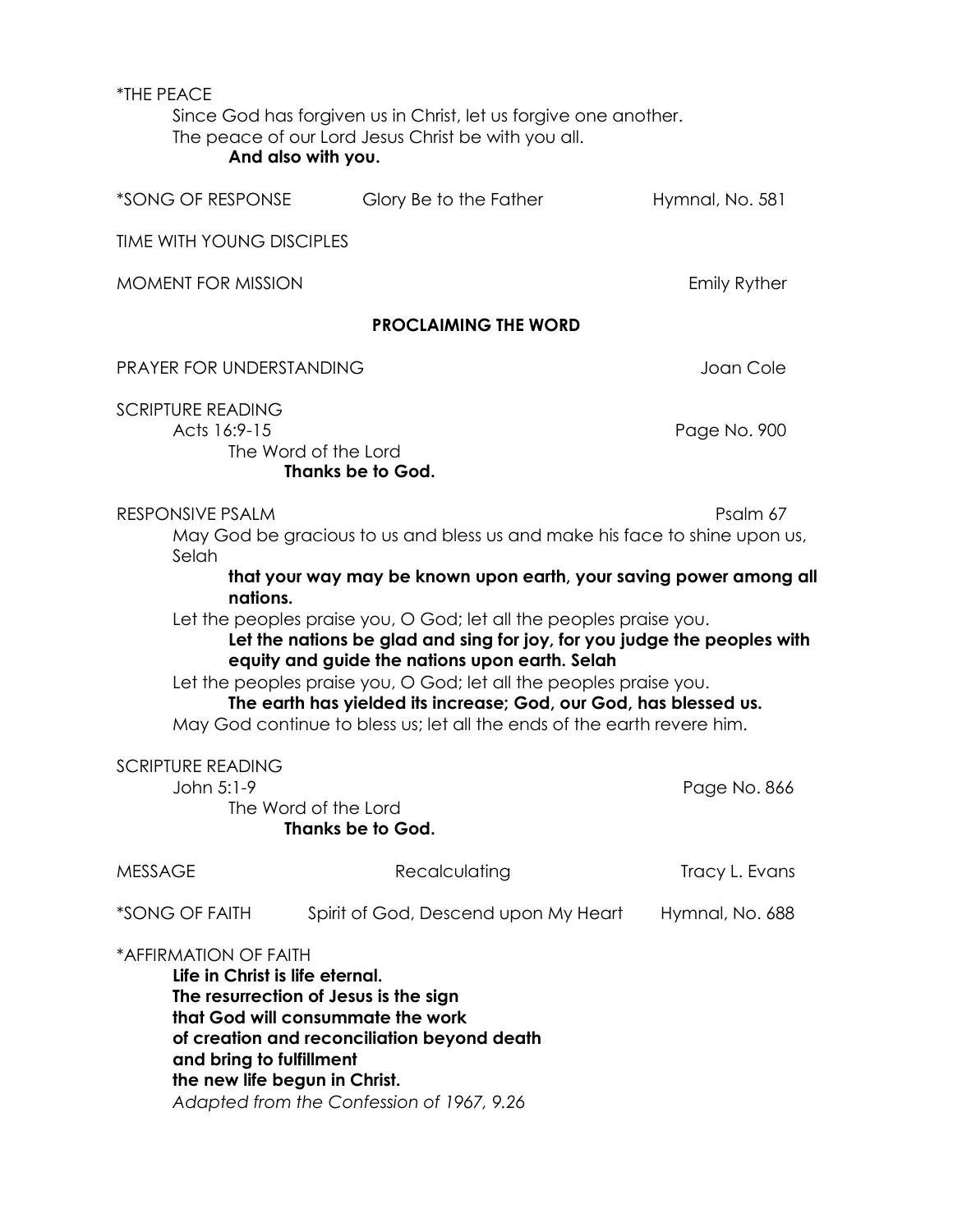| SHARING OF JOYS AND CONCERNS and PRAYERS OF INTERCESSION<br>Response God of new life, hear our prayer.<br>The Lord's Prayer<br>Hymnal, p. 35 |                                          |                 |  |  |
|----------------------------------------------------------------------------------------------------------------------------------------------|------------------------------------------|-----------------|--|--|
| THE OFFERING<br>OFFERTORY                                                                                                                    | God, Whose Giving Knows No Ending        |                 |  |  |
| *DOXOLOGY                                                                                                                                    | Praise God, from Whom All Blessings Flow | Hymnal, No. 606 |  |  |

\*DEDICATION PRAYER

# **FOLLOWING THE WORD INTO THE WORLD**

\*SENDING SONG Go to the World Hymnal, No. 295

\*BLESSING AND CHARGE

\*POSTLUDE We Walk by Faith and Not by Sight

\*Please rise in body or spirit.

We invite anyone who wishes to consider membership in this church to contact the pastor or a member of the session. You may also indicate interest in membership by checking the appropriate column in the ritual of friendship booklet. Membership in this church is a step made by profession of faith, reaffirmation of faith or transfer of church letter.

**Lectionary Readings** for May 29: Acts 16:16-34; Psalm 97; Revelation 22:12-14, 16-17, 20- 21; John 17:20-26

The Food & Shelter item of the month for **May is peanut butter.** Please place your donations in the box by the church information table.

**Hearing-assistance** devices and **large print hymnals** are available from the head usher.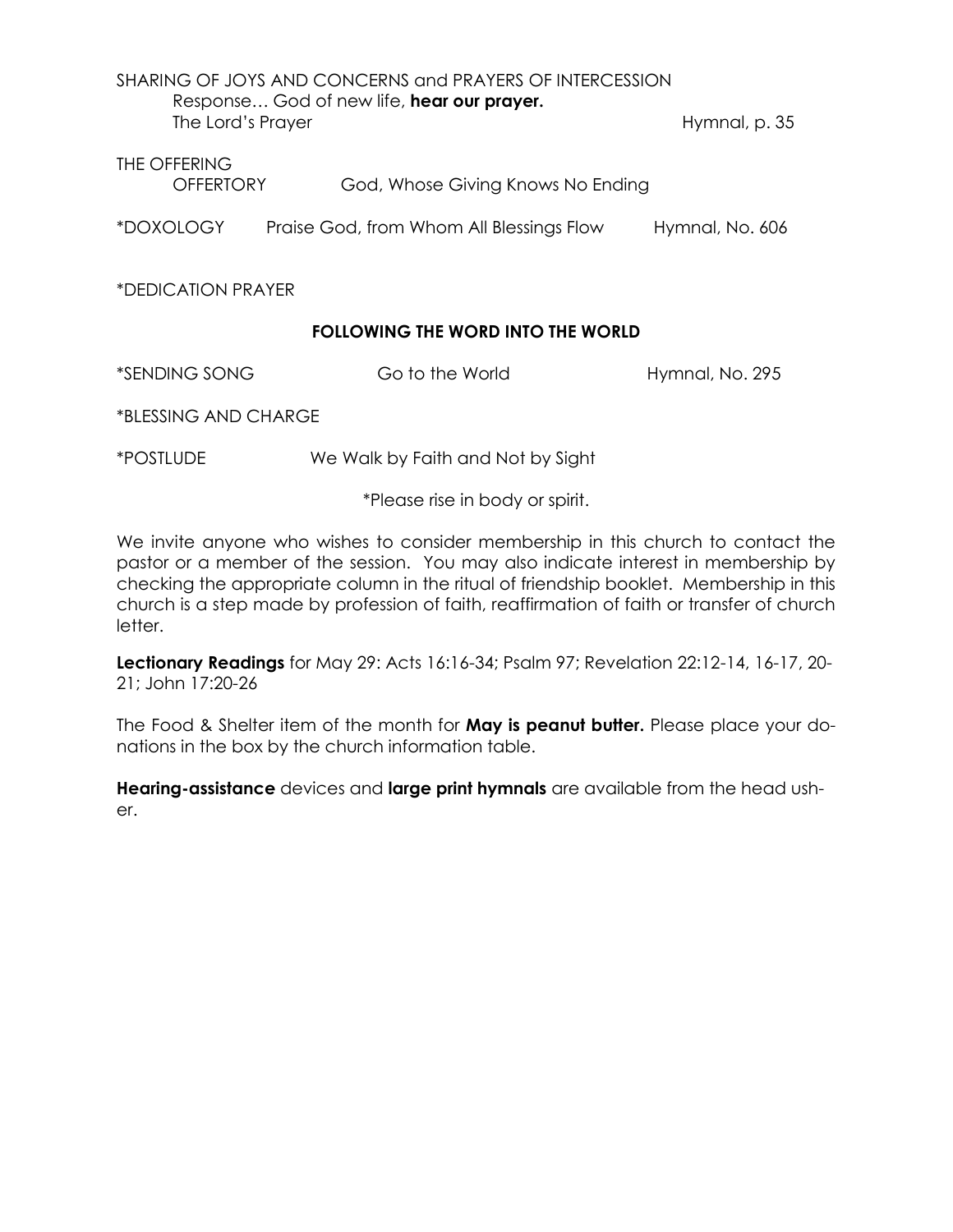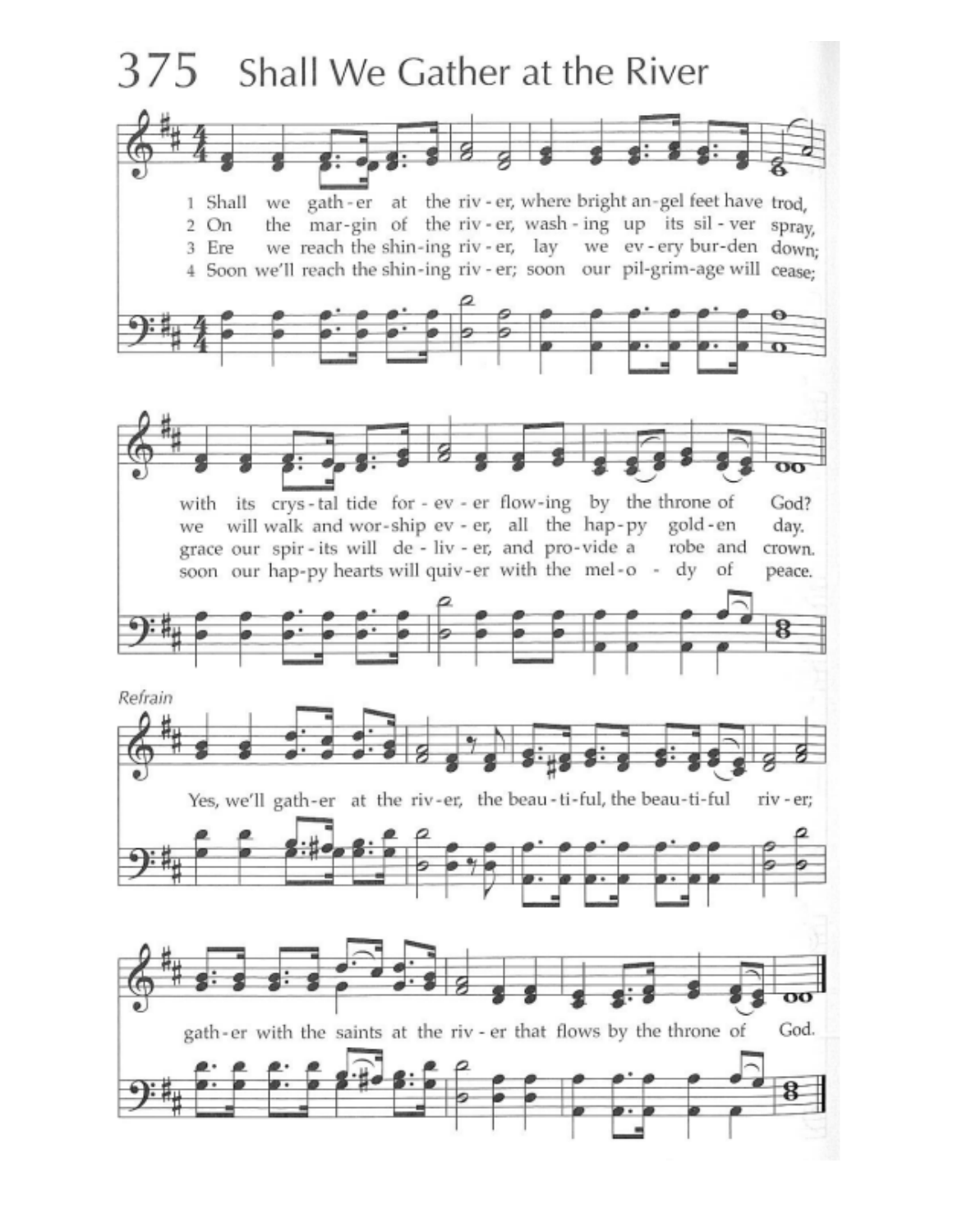